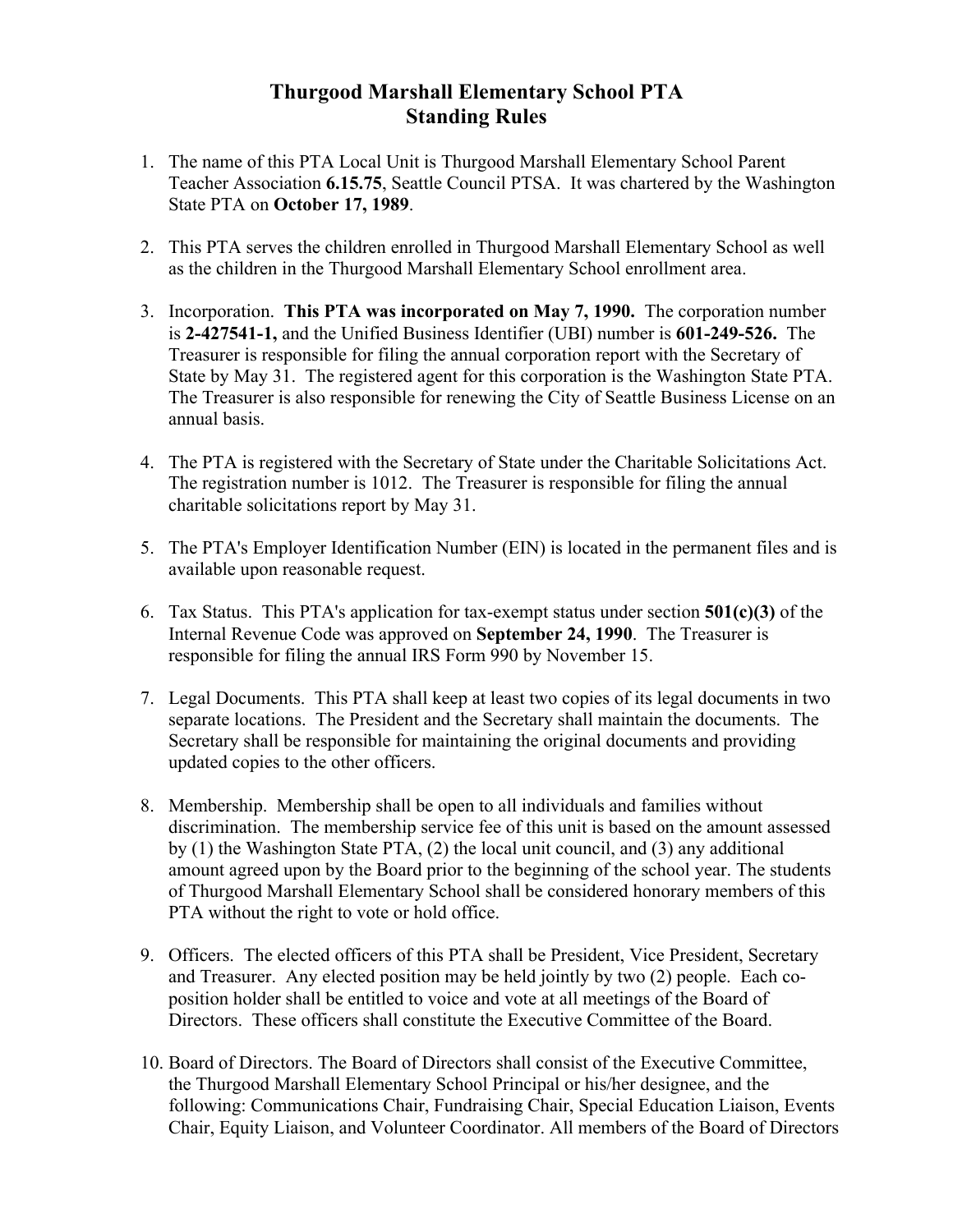## **Thurgood Marshall Elementary School PTA Standing Rules**

must be members of this PTA. Any of the listed Board positions may be held jointly by up to three (3) people. Each co-position holder shall be entitled to voice and vote at all meetings of the Board of Directors. Additional Board positions may be created, modified or removed by majority vote of the Executive Committee. Nominees are elected to the Board by a majority vote of the Executive Committee and will receive a term of one year coinciding with this PTA's fiscal year.

- 11. Training. Our PTA shall comply with the training requirements necessary to remain in good standing, as specified in the most current WSPTA Uniform Bylaws.
- 12. Financial Review. The PTA shall conduct a financial review of its books and records as required by the WSPTA Uniform Bylaws at the close of the fiscal year.
- 13. Bank Signature Cards. The signatures of at least three elected officers shall be on the authorized signature card for this PTA's bank account.
- 14. Budget Approval. The PTA shall approve its annual operating budget prior to July 1 of each fiscal year (July 1-June 30). The Board of Directors has authority by majority vote to reallocate up to \$5,000 budgeted for one purpose to another purpose. Opportunity Grants require approval of the majority of the Board of Directors, unless the grant is equal to or less than \$300, in which case approval can be made by two elected officers.
- 15. Calculation of Reserves. The PTA shall maintain a cash reserve of funds in the PTA bank account equal to the following: 100% of all contractual obligations defined in the budget (including salary grants to Seattle Public Schools as well as annual contracts with outside vendors for student enrichment) and 30% of additional Annual Expenses (budget items that recur from year to year), but not including items defined in the budget as One-Time Expenses.
- 16. Donation Plan. The PTA shall accept donations in the form of cash, check, credit card or securities. It is not the intent of this PTA to hold securities for investment purposes. Accordingly, the Treasurer of the PTA shall take the necessary actions to cause all donations to the PTA of securities to be sold and the proceeds deposited into the PTA's bank account as expeditiously as possible.
- 17. Insurance. The PTA shall maintain insurance available through the Washington State PTA. Insurance shall include commercial general liability, accidental medical, property insurance and officers liability.
- 18. Board of Director's Meeting. The board meetings of this PTA unit shall be held at least on alternate months. Suggested months are August, October, December, February, April and June.
- 19. Membership Meeting. There shall be at least four (4) general membership meetings during the year. Suggested months are September, November, February and May. General membership meetings shall be held to adopt the annual budget, approve standing